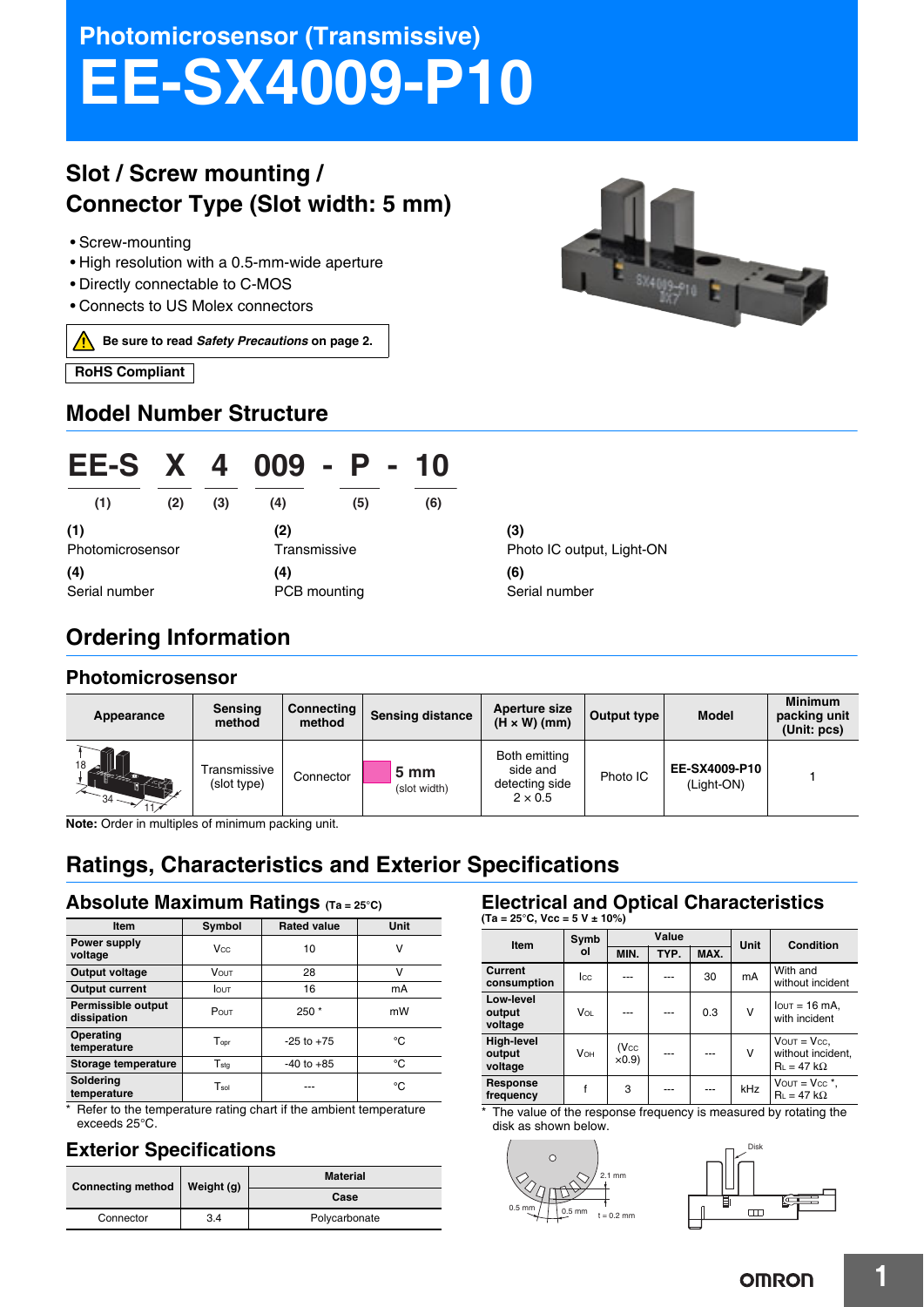# **Engineering Data (Reference value)**

#### **Fig 1. Output Allowable Dissipation vs. Ambient Temperature Characteristics**





**Fig 2. Sensing Position Characteristics** 

### **Safety Precautions**

**To ensure safe operation, be sure to read and follow the Instruction Manual provided with the Sensor.**

#### **CAUTION**

**This product is not designed or rated for ensuring safety of persons either directly or indirectly. Do not use it for such purposes.**



#### **Precautions for Safe Use**

#### **Do not use the product with a voltage or current that exceeds the rated range.**

Applying a voltage or current that is higher than the rated range may result in explosion or fire.

#### **Do not miswire such as the polarity of the power supply voltage.**

Otherwise the product may be damaged or it may burn.

**Do not short-circuit the load.** Otherwise explosion or burning may occur.

**This product does not resist water.**

#### **Precautions for Correct Use**

**Do not use the product in atmospheres or environments that exceed product ratings. Dispose of this product as industrial waste.**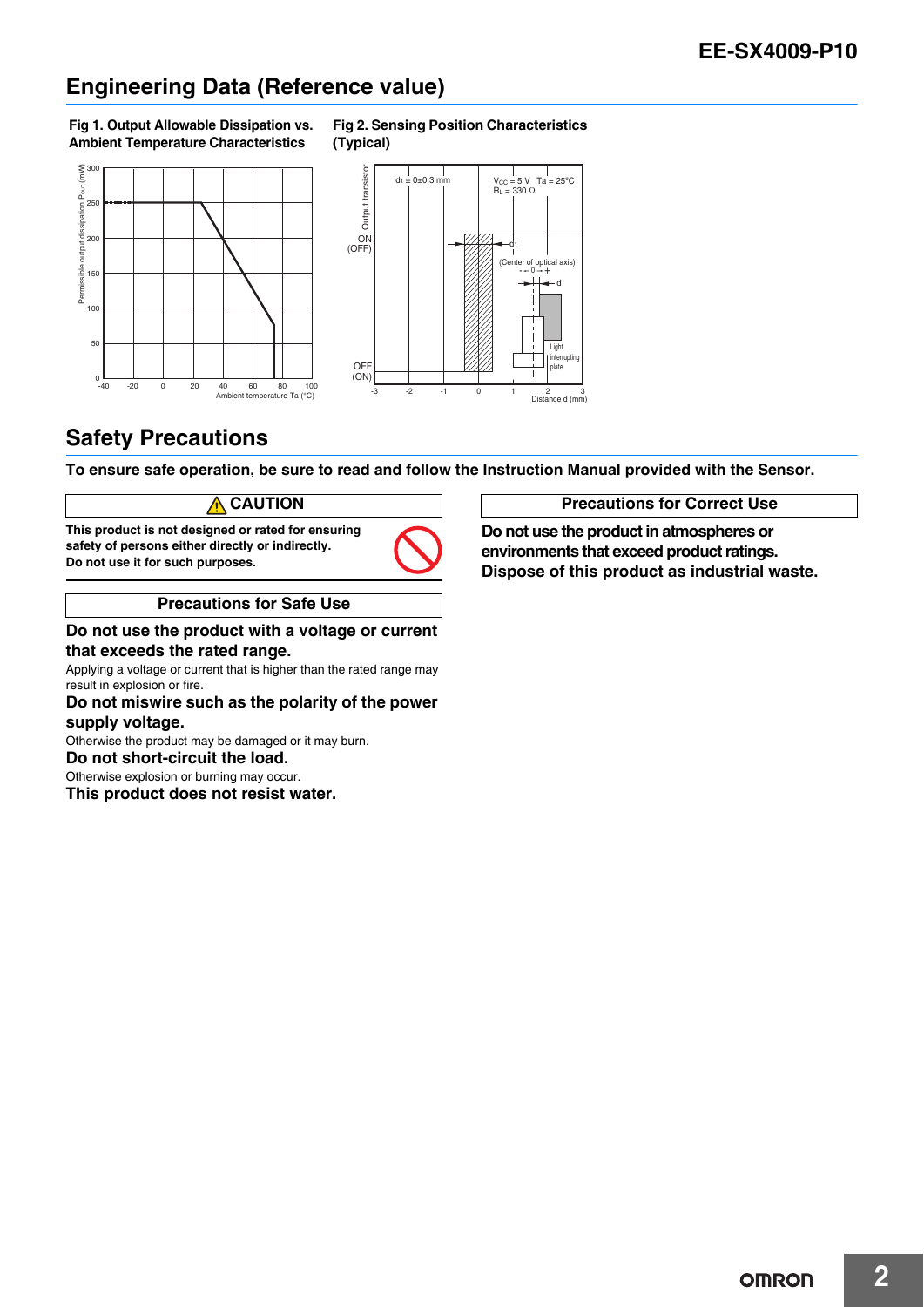## **Dimensions and Internal Circuit (Unit: mm)**

**Photomicrosensor**

#### **EE-SX4009-P10**



| Aperture size $(H \times W)$ (mm) |                 |  |  |
|-----------------------------------|-----------------|--|--|
| <b>Emitter</b>                    | <b>Detector</b> |  |  |
| $2 \times 0.5$                    | $2 \times 0.5$  |  |  |



| <b>Terminal No.</b> | Name                 |
|---------------------|----------------------|
|                     | Power supply (Vcc)   |
|                     | Output voltage (OUT) |
| G                   | Ground (GND)         |

| <b>Dimensions</b> | <b>Tolerance</b> |
|-------------------|------------------|
| 4 mm max.         | $+0.2$           |
| 4 < mm < 16       | $+0.3$           |
| 16 < mm < 63      | $+0.5$           |



**3**